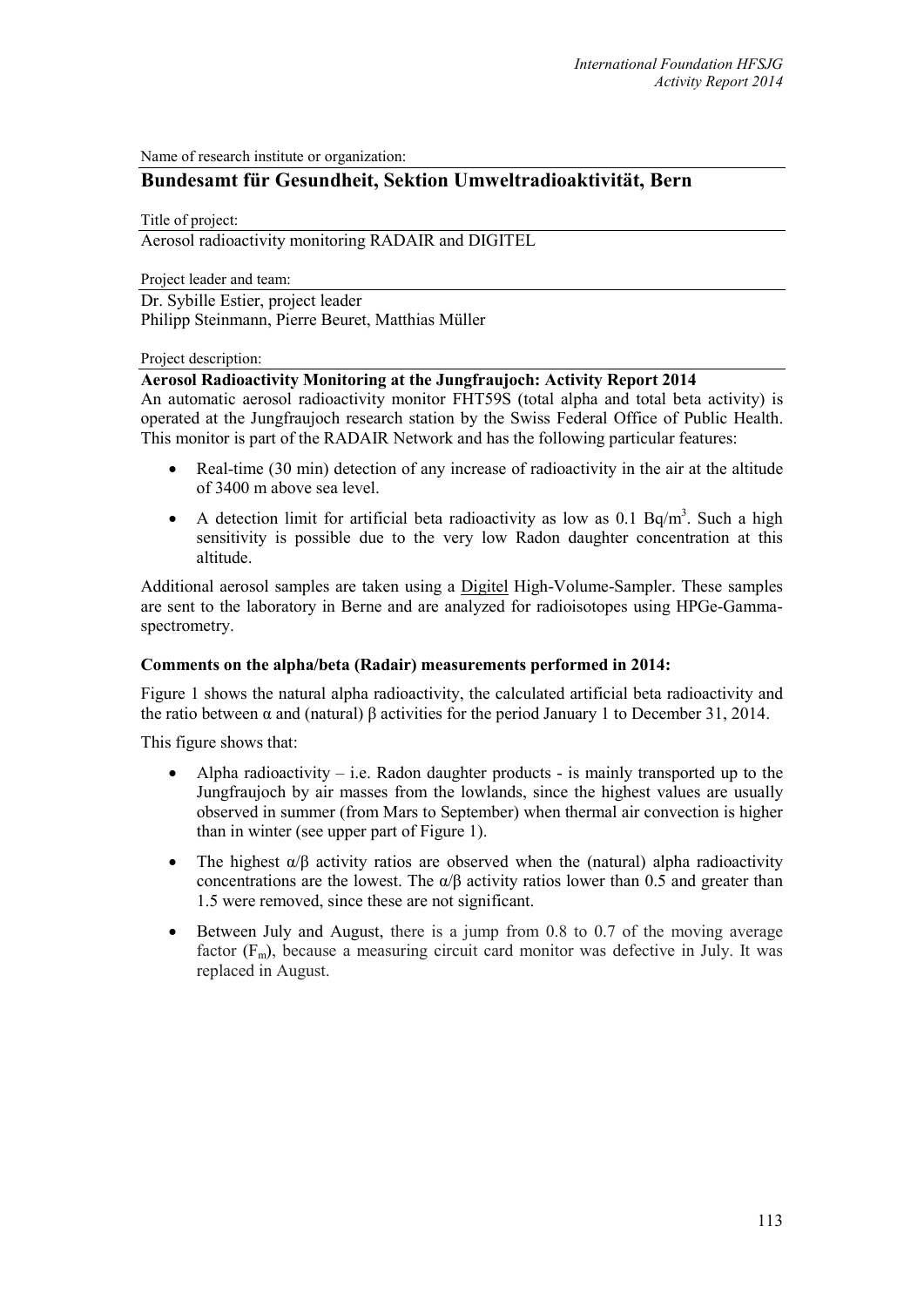

*Figure 1. Results of RADAIR measurements in 2014. Note: For a better readability of the graph, not all values are represented.*

Figure 2 shows the histogram of the calculated artificial beta radioactivity in aerosol for 2014 (and 2013). The calculation is done automatically by the monitor by applying an  $\alpha/\beta$ compensation technique (see below for more details).

- No calculated artificial beta concentration above the detection limit (i.e. the background signal) was observed.
- 95 percent of the beta concentrations recorded in 2014 were below 0.05 Bq/m<sup>3</sup>.
- The histogram recorded for 2014 is rather symmetric; this shows that the automatic compensation technique was good. Note that the dispersion of the histogram recorded for 2013 is slightly lower than the one recorded for 2014; the compensation technique is considered as adequate.
- Also note that the 2014 histogram is weakly shifted to the right because of a slight overcompensation of the moving average factor  $(F_m)$ . This is explained by the fact that alpha activity often increases slower (over about 20 to 50 measuring intervals) and then drops relatively faster (over 8 to 15 intervals). Therefore, the moving average factor  $(F_m)$ , calculated from the last 12 intervals, remains too high during the decay of the alpha activity and consequently the artificial beta activity is overcompensated (see Figure 3).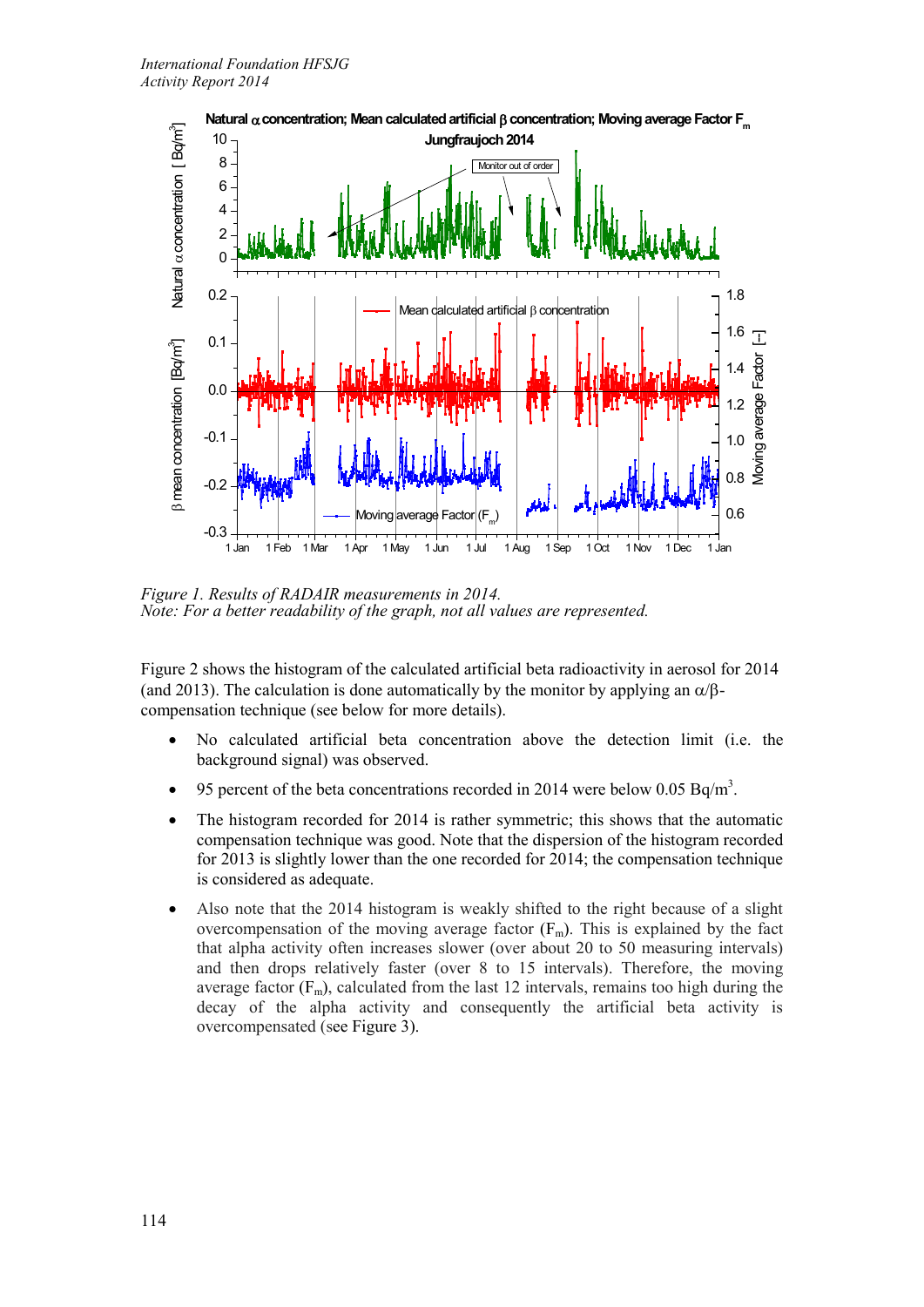![](_page_2_Figure_1.jpeg)

### **Histogram of the artificial beta mean concentration Jungfraujoch : 2013 & 2014**

*Figure 2. Histogram of calculated artificial beta concentrations.*

For normal situations, i.e. with no artificial radioactivity in the air, the net Beta radioactivity at Jungfraujoch, calculated using the Alpha-Beta compensation technique, is less than 0.10  $Bq/m<sup>3</sup>$ . At the top of Europe, a radiation incident causing an increase of the artificial beta radioactivity in the atmosphere of as low as 0.10 Bq/m<sup>3</sup> could therefore be detected.

![](_page_2_Figure_5.jpeg)

*Figure 3. Increase and decrease of alpha activity.*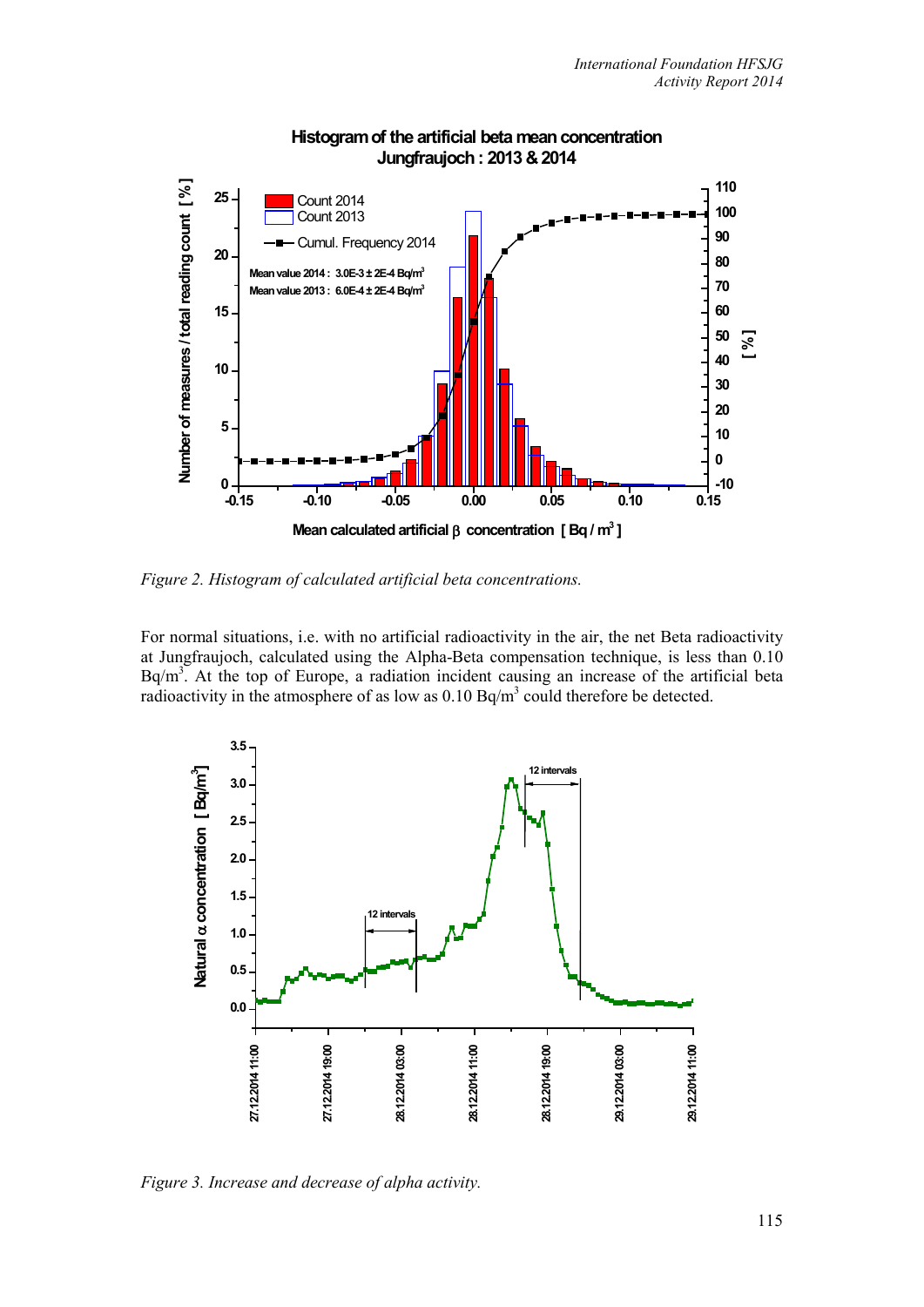### **Calculation of the artificial Beta activity:**

*Automatic* α*/*β*-compensation*: this technique applied by our aerosol monitoring stations is based on the simultaneously measurements of gross Alpha  $(A_g)$  and gross Beta  $(B_g)$ radioactivity of the aerosols collected on a filter. The net (artificial) Beta radioactivity  $(B_n)$  is then calculated by the following formula:  $B_n = B_g - (A_g / F)$ .

Figure 4 shows how the factor  $\alpha/\beta$  (F) was determined.

The ratio  $(A_g/B_g)$  corresponds to the slope of the curve of the α-activities as a function of  $\beta$ activities. We observe that it is relatively constant and yields approximately 0.78.

![](_page_3_Figure_5.jpeg)

*Figure 4. Correlations between the α-Activity and β-Activity.*

With the current version of the software, the monitor calculates the average of the n  $(n>10)$ last ratios  $(A_{\varrho}/B_{\varrho})$ , as long as this latter is included between thresholds values (here 0.6 and 1.2). This mean ratio will give the factor  $F_m$  with which the net (artificial) Beta radioactivity  $(B_n)$  will be calculated.

This gives a new correction equation:  $B_n = B_g - (A_g / F_m)$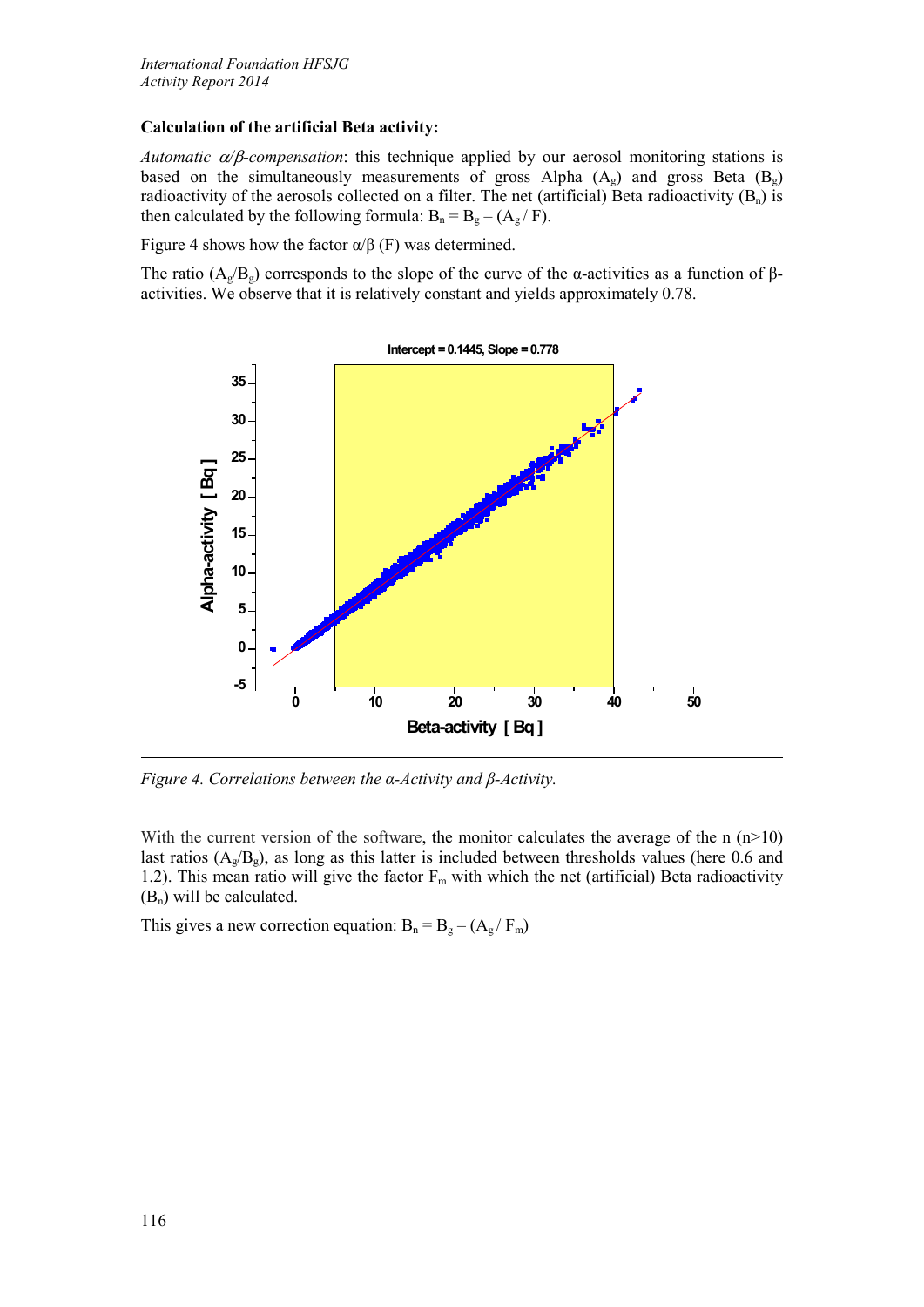![](_page_4_Figure_1.jpeg)

# Histogram of the moving average Factor (F<sub>m</sub>) **Jungfraujoch : 2014**

*Figure 5. Histogram of the moving average of the ratio of α-activity / β-activity.*

We can see that there are two maximums in the histogram of the moving average factor  $(F_m)$ which correspond at about 0.68 and 0.8. The gain of the new measuring circuit card was different from the old and no calibration has been done following this change.

The tail on the right side has to do with the fact that the  $\alpha$ -concentrations are sometimes very low, in the order of 0.1 to 0.5 Bq/m<sup>3</sup> and that in such cases the α/β activities ratio (α-activity /  $β$ -activity) is much larger than 1.2. When these cases occur, the algorithm blocks the moving average factor ( $F_m$ ) at the last obtained value as long as the  $\alpha/\beta$  activities ratio of the last measurement is not smaller than the predefined upper threshold, in this case 1.2.

# **Comments on technical aspects (RADAIR):**

In July, it missed measures because of several power interruptions. The measuring circuit card has become defective and had to be changed by the guardian of the research station.

During September and March, there were several power failures and interruptions of the computer network. The data was lost.

# **Digitel High-Volume-Sampler: Introduction**

The Digitel DHA-80 High Volume Sampler (HVS) is an automatic air sampler with a typical air flow rate of 0.6  $m<sup>3</sup>/min$ . Aerosols are collected on glass fibre filters of 150 mm in diameter. The pump maintains a constant flow rate independent of the dust load on the filter. Filter change intervals are programmed in advance and the sampler is controlled remotely by an internet connection.

The filters are automatically changed once a week and are measured as a combined sample at the end of each month in the laboratory using a coaxial HPGe gamma-ray detector during 1-2 days. Thereafter activities of radioactive isotopes are corrected by considering corresponding half-lives and the time between sampling and measuring.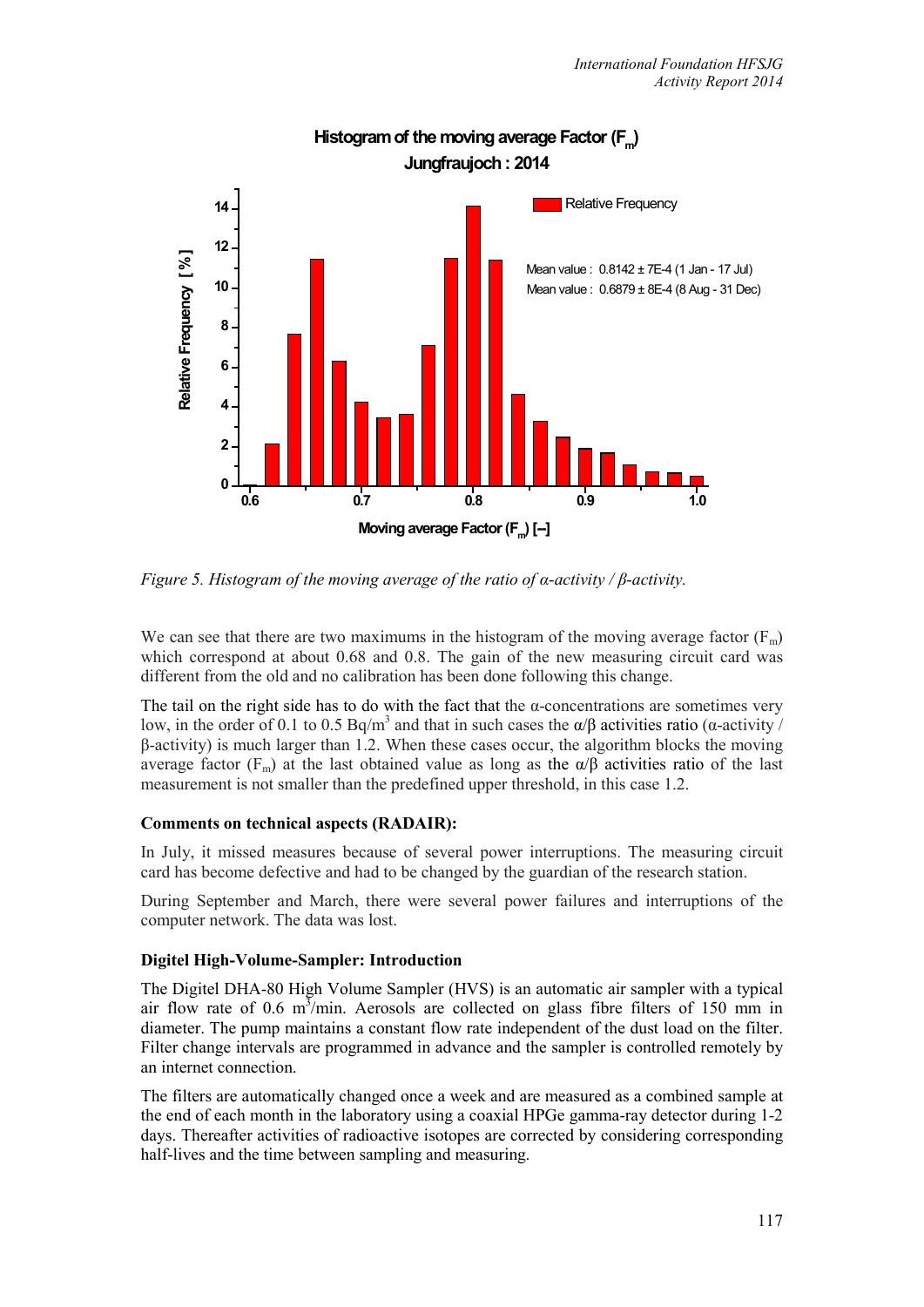<sup>7</sup>Be and <sup>210</sup>Pb are naturally occurring nuclides. <sup>7</sup>Be has a cosmogenic origin. Around 70% of <sup>7</sup>Be is produced in the stratosphere by spallation of carbon, nitrogen and oxygen. <sup>210</sup>Pb is a long-lived decay product of uranium series  $(^{238}U)$  which gets into the air from radioactive noble gas 222Rn exhaled from the earth's crust.

## **Results**

Figure 6 shows the concentration ( $\mu$ Bq/m<sup>3</sup>) of <sup>7</sup>Be, <sup>210</sup>Pb, <sup>131</sup>I and <sup>137</sup>Cs between 2011 and 2014.

The concentrations of <sup>7</sup>Be and <sup>210</sup>Pb vary around 8000  $\mu$ Bq/m<sup>3</sup> and 500  $\mu$ Bq/m<sup>3</sup>, respectively. A slight increase of  $2^{10}Pb$  during summer can be observed, which is due to convection of  $^{210}Pb$ -rich air masses from the Plateau. <sup>7</sup>Be concentration seems to be slightly increased during summer, too. This is again related to increased convection mixing Be-7 from the upper troposphere down to mid-troposphere altitudes.

As a consequence of the nuclear accident of Fukushima in March 2011, filters were measured directly after changing (once a week) in order to detect radioactive isotopes released by the nuclear power plant more quickly. Therefore time between sampling and measuring was smaller than before.

The increased concentration of  $^{131}I$  and  $^{137}Cs$  in 2011 can be clearly related to the nuclear accident of Fukushima. First increased concentrations were measured by the end of March 2011 and reached a maximum at the beginning of April.  $^{131}$ I could never be detected at Jungfraujoch before the nuclear accident and has not been since the end of April 2011.  $^{137}Cs$ was occasionally detected also before March 2011.

Between Mai and August 2013, the filters were measured once a week in order to better follow possible inputs of stratospheric air over this time period.

![](_page_5_Figure_8.jpeg)

*Figure 6. Concentration (* $\mu Bq/m^3$ *) of <sup>7</sup>Be, <sup>210</sup>Pb, <sup>131</sup>I and <sup>137</sup>Cs between 2011 and 2014, Station Jungfraujoch.*